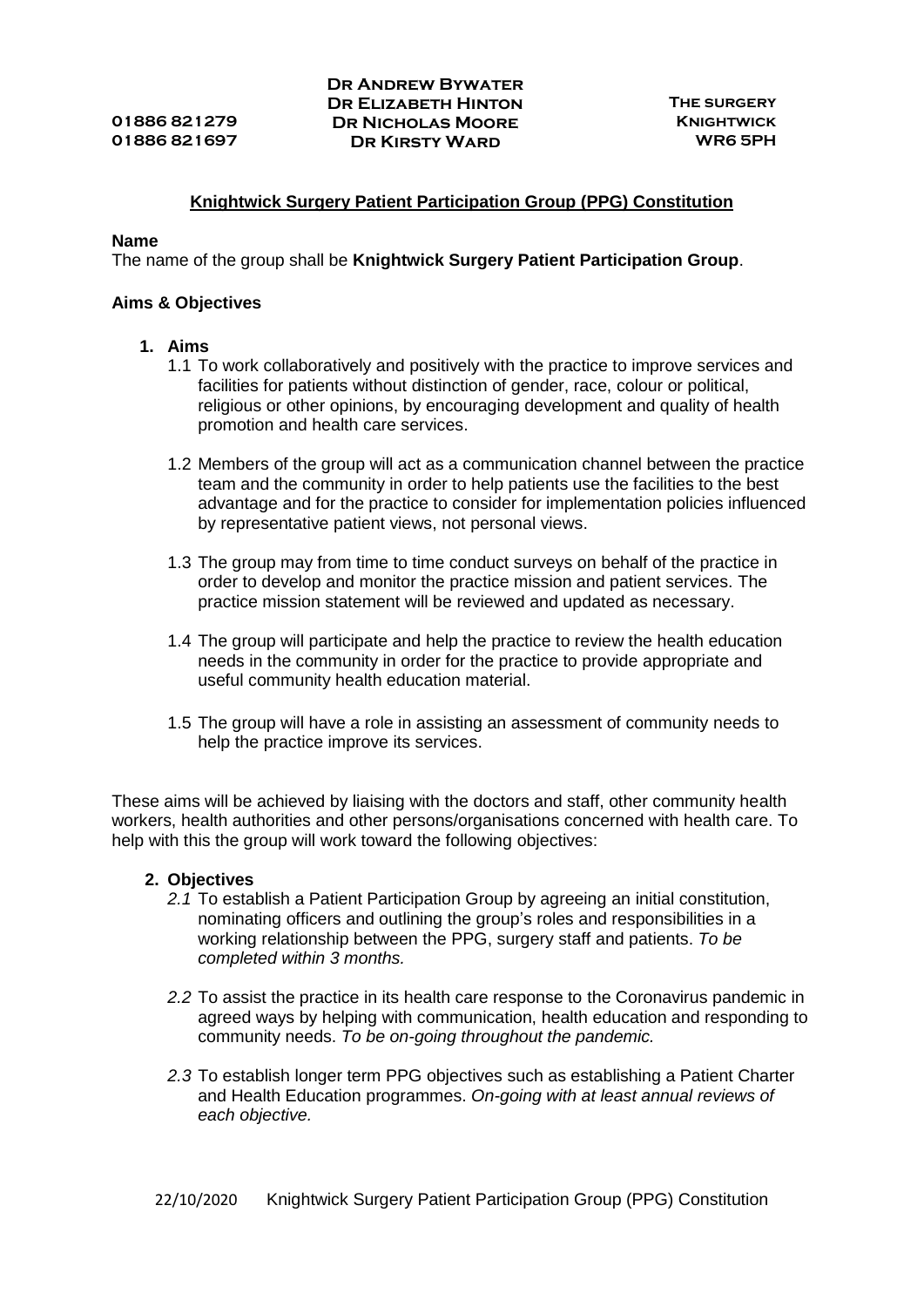## **Dr Andrew Bywater Dr Elizabeth Hinton The surgery 01886 821279 Dr Nicholas Moore Knightwick 01886 821697 Dr Kirsty Ward WR6 5PH**

## **Membership & Structure**

This shall be open and free to all Patients and Staff of the Practice, irrespective of political party, nationality, religious opinion, race, gender, colour, social and health backgrounds.

There will be a core group committee consisting of 12 members, plus a Knightwick Surgery GP and at least one nominated staff member.

Other members of the group will be notified of all meetings, agendas and activities on a regular basis and will be encouraged to submit feedback / ideas.

## **Committee and officers**

The committee shall consist of 3 officers – a chairperson, vice chairperson and secretary. These committee members will be nominated and elected annually. The committee will consist of a maximum of 12 members and any decisions made must have a majority vote.

# **Roles of the officers**

- **Chairperson** To chair the meetings and manage the affairs of the group.
- **Vice Chairperson** To chair the meetings on the chairman's behalf and manage the affairs of the group when required.
- **Secretary** To take minutes and distribute agenda, minutes and any other information required on behalf of the group.

A practice staff member will always be present at the meetings and nominated practice staff will liaise with the committee as necessary.

## **Election and retirement of committee members**

- Any patient may request to join the committee at the annual general meeting although the maximum of 12 members will be adhered to.
- If more than 12 patients wish to join then a vote will be taken.
- All officers and committee may offer themselves annually for re-election. If more than one Nomination is received for an officer position, then a vote must take place.

## **Meetings of the group**

- The group will initially meet on a monthly basis. This will continue through the Coronavirus pandemic, after which the group shall endeavour to meet not less than four times in any one year.
- Meeting dates will be agreed by the committee.
- Where face-to-face meetings are not possible (e.g. during the Coronavirus pandemic), meetings can be held remotely via Zoom.
- The practice will provide technical support to all members where required.

## **Minutes**

Minutes shall be kept and forwarded to the committee members. Minutes will be agreed and signed for at the following meeting.

## **Dissolution**

If the committee decides at any time that on any grounds it is necessary to dissolve the group it shall call a special general meeting.

22/10/2020 Knightwick Surgery Patient Participation Group (PPG) Constitution